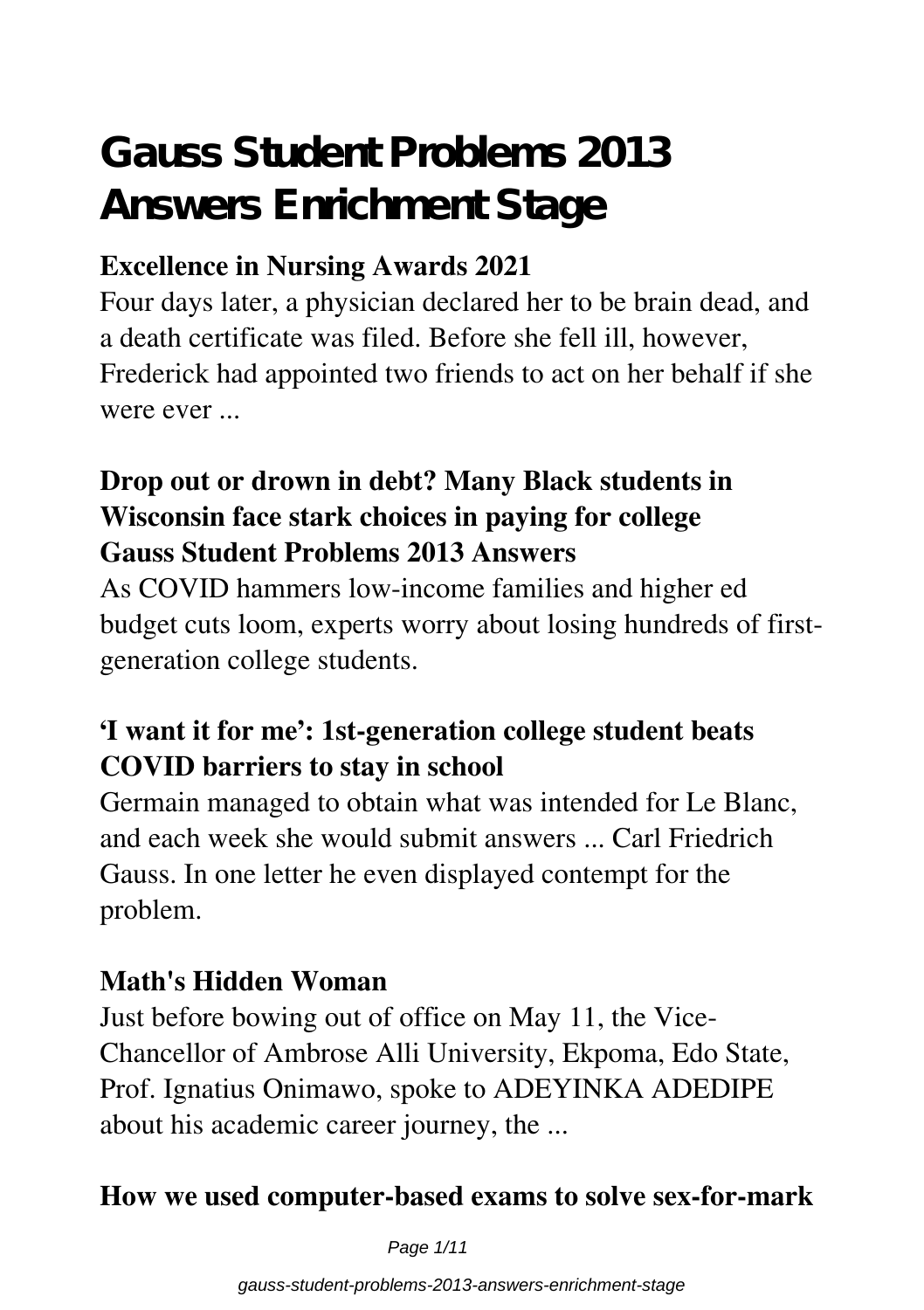## **problem in Ambrose Alli Varsity –VC, Prof Onimawo**

Trans bills criticized; deaths prompt vaccination push; virtual school quashes LGBTQ effort; loss prompts mom to help others; meet the 'riot squad' ...

## **Wisconsin Weekly: Wisconsin transgender student athlete proposals would affect few, if any, officials say.**

A body of literature challenges the notion that being fat is directly correlated with being unhealthy. Weight stigma experts say there are problems with labeling obesity as a COVID-19 risk factor.

## **How does BMI change your COVID-19 risk? The answer reveals how little we know about body fat and health.**

Four days later, a physician declared her to be brain dead, and a death certificate was filed. Before she fell ill, however, Frederick had appointed two friends to act on her behalf if she were ever ...

## **When the line between life and death is "a little bit fuzzy"**

The evidence is pretty overwhelming: younger Canadians are the losers in the competitive arena of " age-based politics ." Consider a 2015 study that estimated Canadian governments spend between ...

## **The politics of gerontocracy in Canada**

Reducing news to hard lines and side-taking leaves a lot of the story untold. Progress comes from challenging what we hear and considering different views.

## **Today's Premium Stories**

Page 2/11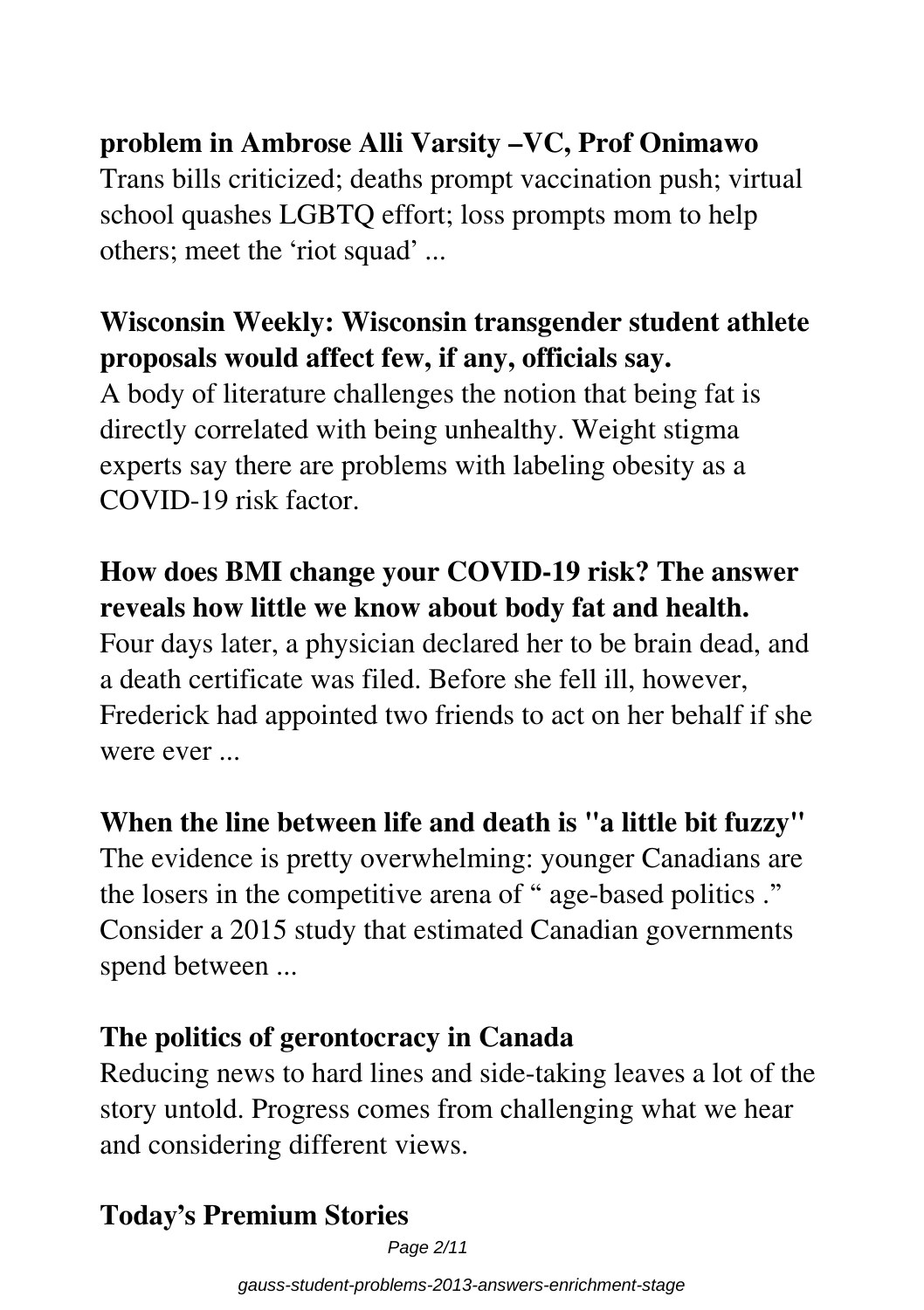Cutting or eliminating student loan debt would 'change everything,' says one Black University of Wisconsin-Milwaukee alum struggling with a six-figure debt.

## **Drop out or drown in debt? Many Black students in Wisconsin face stark choices in paying for college**

I have been a middle school teacher since 2003. As a middle school educator, I have held multiple roles over multiple grads while also serving on a variety of committees from school advisory council ...

## **Jason White, Amherst School Board Candidate**

Four days later, a physician declared her to be brain dead, and a death certificate was filed. Before she fell ill, however, Frederick had appointed two friends to act on her behalf if she were ever

## **The Line Between Life and Death May Depend on Where You Live**

An analysis of 18 million traffic stops in North Carolina between 2002 and 2013 revealed young Black men were pulled over, searched, and arrested far more than any other group.

## **Could a Shift in Philosophy Address Racial Disparities in Traffic Stops?**

As COVID– 19 restrictions are lifted and residents begin to reengage in their communities, a host of social service needs, especially mental health, will stretch municipal services. At this point in ...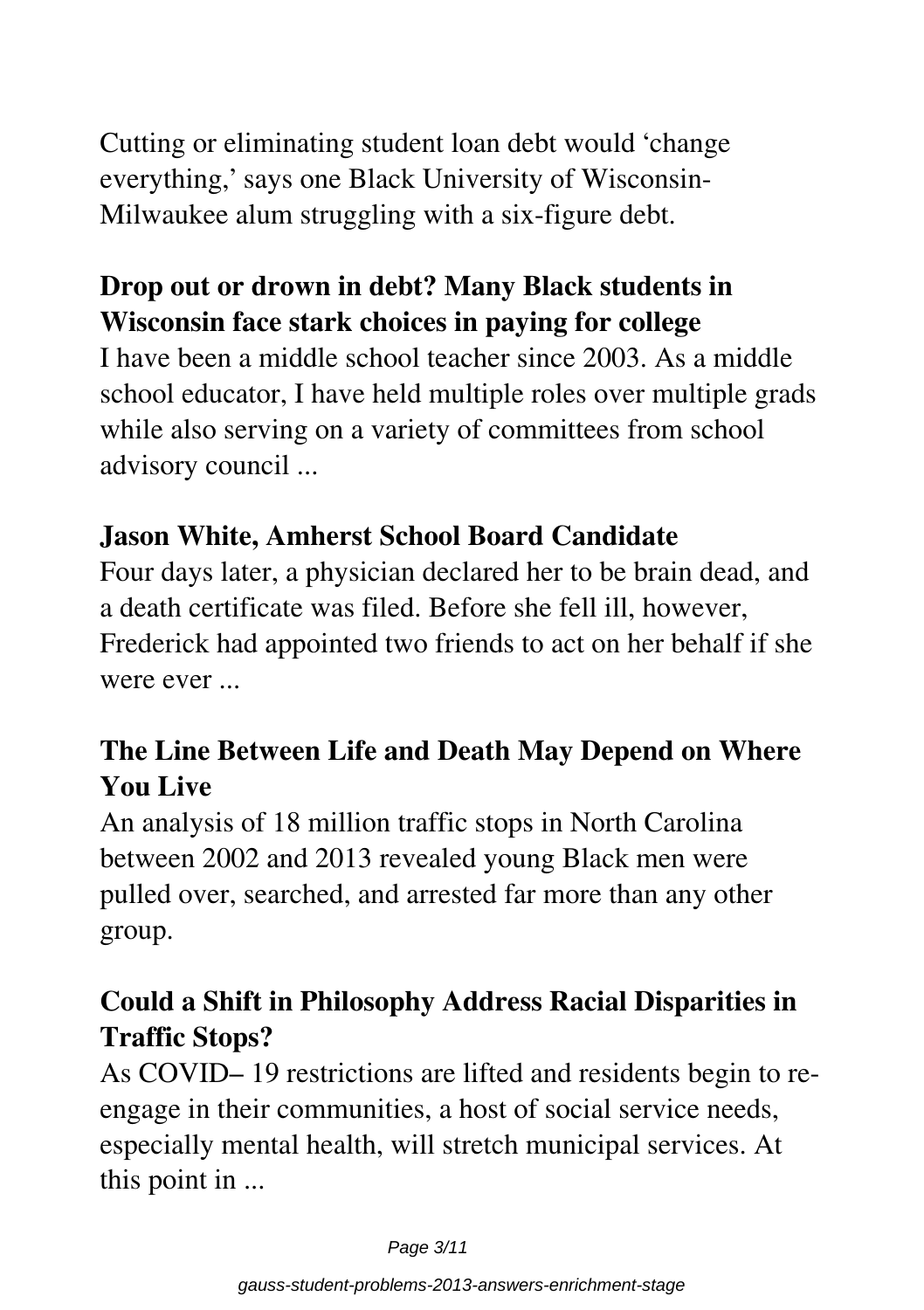## **In a pandemic social workers offer municipalities answers to service needs**

New Hampshire Magazine, in partnership with the New Hampshire Nurses Association, is proud to highlight nurses' important contributions with the annual Excellence in Nursing Awards. This past winter, ...

## **Excellence in Nursing Awards 2021**

There's a new and impatient tone to the debate over the future of American policing. The Crime Report interviewed academics, police chiefs and activists and found some encouraging signs of agreement, ...

## **Can U.S. Policing Be Saved?**

Many of the Society of the Divine Word clerics credibly accused of molesting kids served as missionaries in the developing world, where experts say the next big priest sex abuse scandal lurks.

## **Exporting abusive priests: Catholic religious order based near Northbrook reveals abusers**

The problem ... an EU student who started an undergraduate course in England or Wales on or after 1 September 2012 someone who took out an Advanced Learner Loan on or after 1 August 2013 You ...

## **Are you owed a student loan refund? As overpayments hit £18.4million – how to claim**

GOP blames Kelly for delays getting Kansans the unemployment checks they want to end On Thursday, we learned that state GOP officials want to make some campaign Page 4/11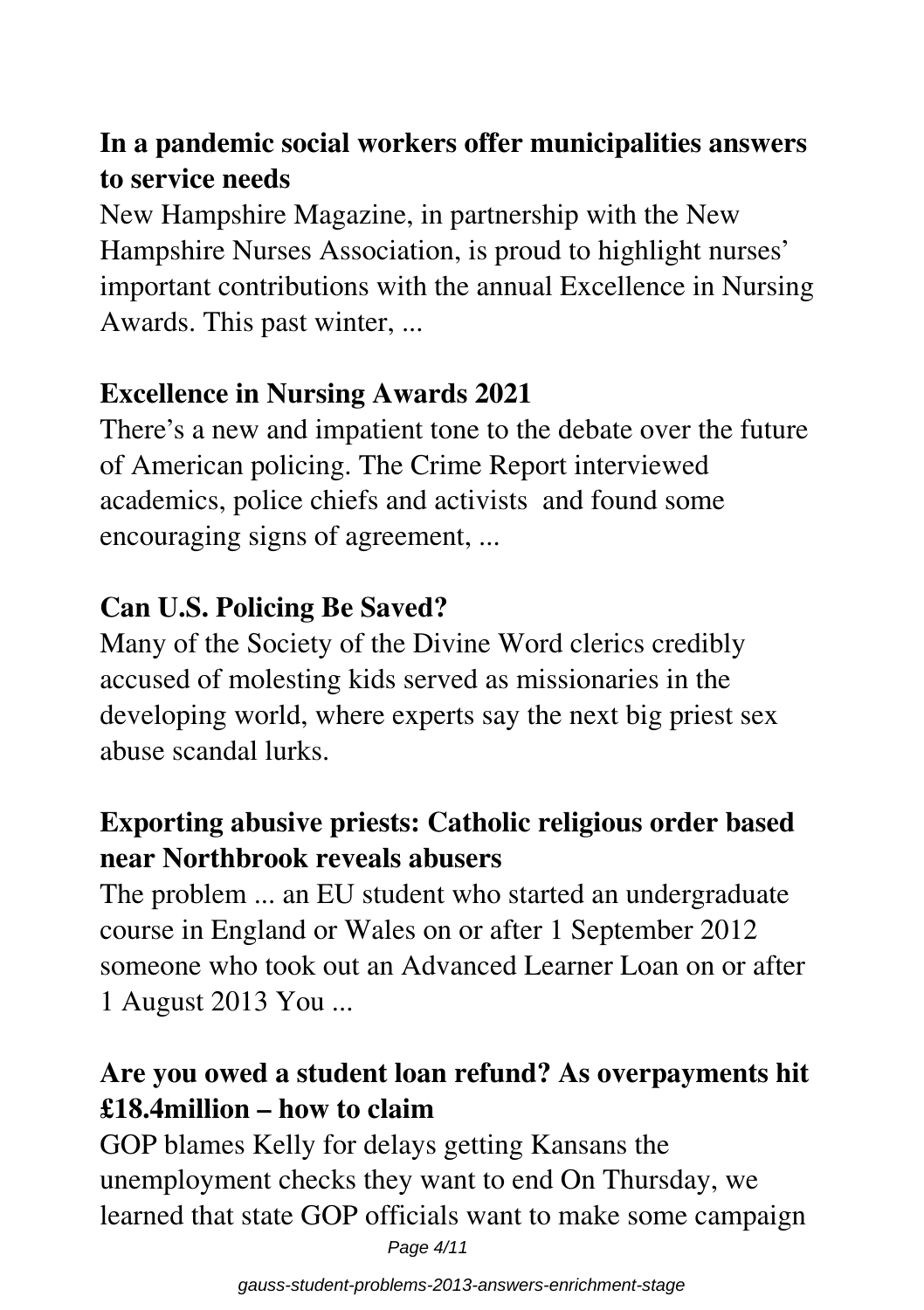videos starring Kansans who struggled ...

**Exporting abusive priests: Catholic religious order based near Northbrook reveals abusers**

#### **Gauss Student Problems 2013 Answers**

As COVID hammers low-income families and higher ed budget cuts loom, experts worry about losing hundreds of firstgeneration college students.

## **'I want it for me': 1st-generation college student beats COVID barriers to stay in school**

Germain managed to obtain what was intended for Le Blanc, and each week she would submit answers ... Carl Friedrich Gauss. In one letter he even displayed contempt for the problem.

#### **Math's Hidden Woman**

Just before bowing out of office on May 11, the Vice-Chancellor of Ambrose Alli University, Ekpoma, Edo State, Prof. Ignatius Onimawo, spoke to ADEYINKA ADEDIPE about his academic career journey, the ...

**How we used computer-based exams to solve sex-for-mark problem in Ambrose Alli Varsity –VC, Prof Onimawo** Trans bills criticized; deaths prompt vaccination push; virtual school quashes LGBTQ effort loss prompts mom to help others; meet the 'riot squad' ...

## **Wisconsin Weekly: Wisconsin transgender student athlete proposals would affect few, if any, officials say.**

A body of literature challenges the notion that being fat is directly correlated with being unhealthy. Weight stigma

Page 5/11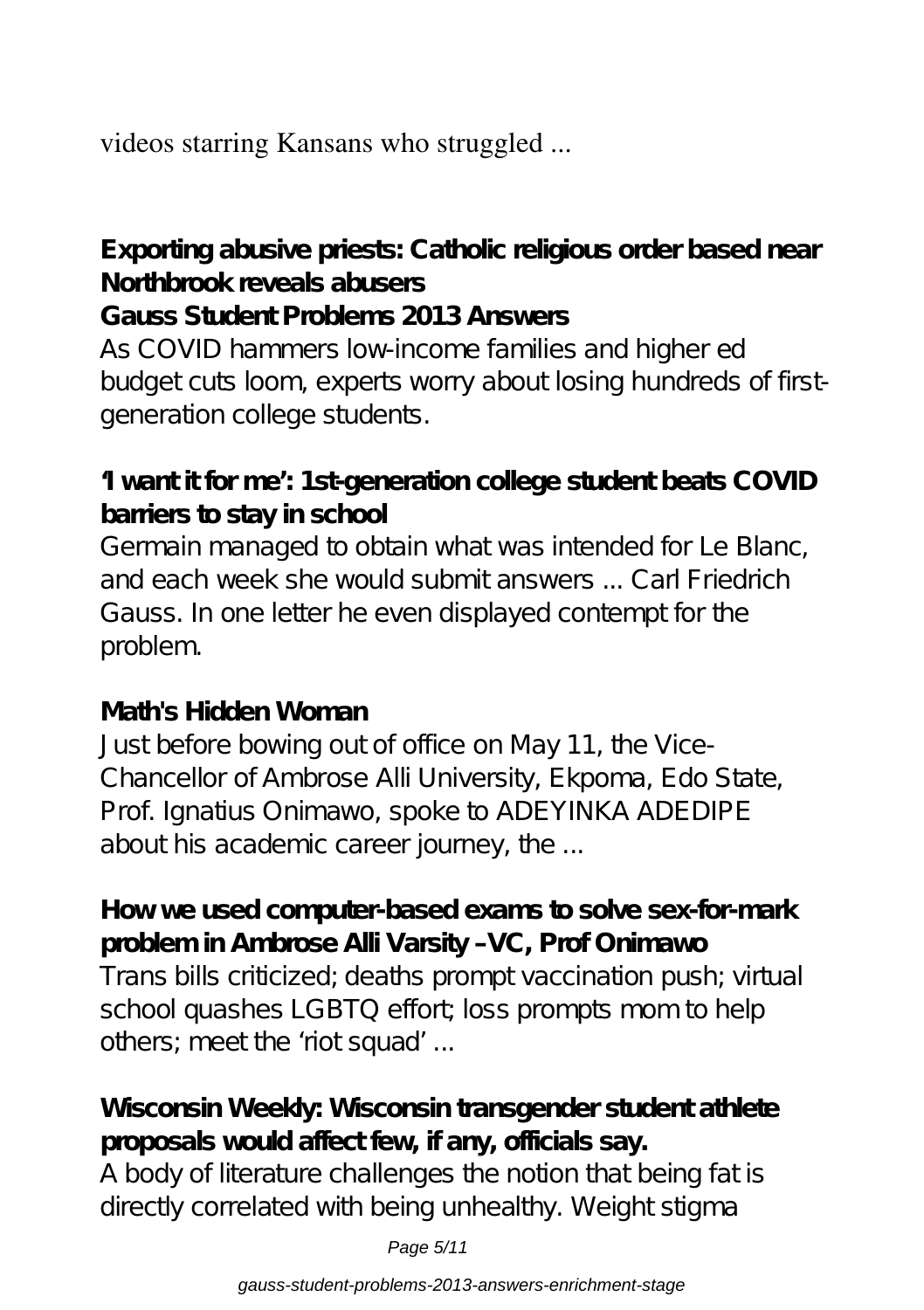experts say there are problems with labeling obesity as a COVID-19 risk factor.

#### **How does BMI change your COVID-19 risk? The answer reveals how little we know about body fat and health.**

Four days later, a physician declared her to be brain dead, and a death certificate was filed. Before she fell ill, however, Frederick had appointed two friends to act on her behalf if she were ever ...

### When the line between life and death is "a little bit fuzzy"

The evidence is pretty overwhelming: younger Canadians are the losers in the competitive arena of " age-based politics ." Consider a 2015 study that estimated Canadian governments spend between ...

#### **The politics of gerontocracy in Canada**

Reducing news to hard lines and side-taking leaves a lot of the story untold. Progress comes from challenging what we hear and considering different views.

#### **Today's Premium Stories**

Cutting or eliminating student loan debt would 'change everything,' says one Black University of Wisconsin-Milwaukee alum struggling with a six-figure debt.

### **Drop out or drown in debt? Many Black students in Wisconsin face stark choices in paying for college**

I have been a middle school teacher since 2003. As a middle school educator, I have held multiple roles over multiple grads while also serving on a variety of committees from school advisory council ...

Jason White, Amherst School Board Candidate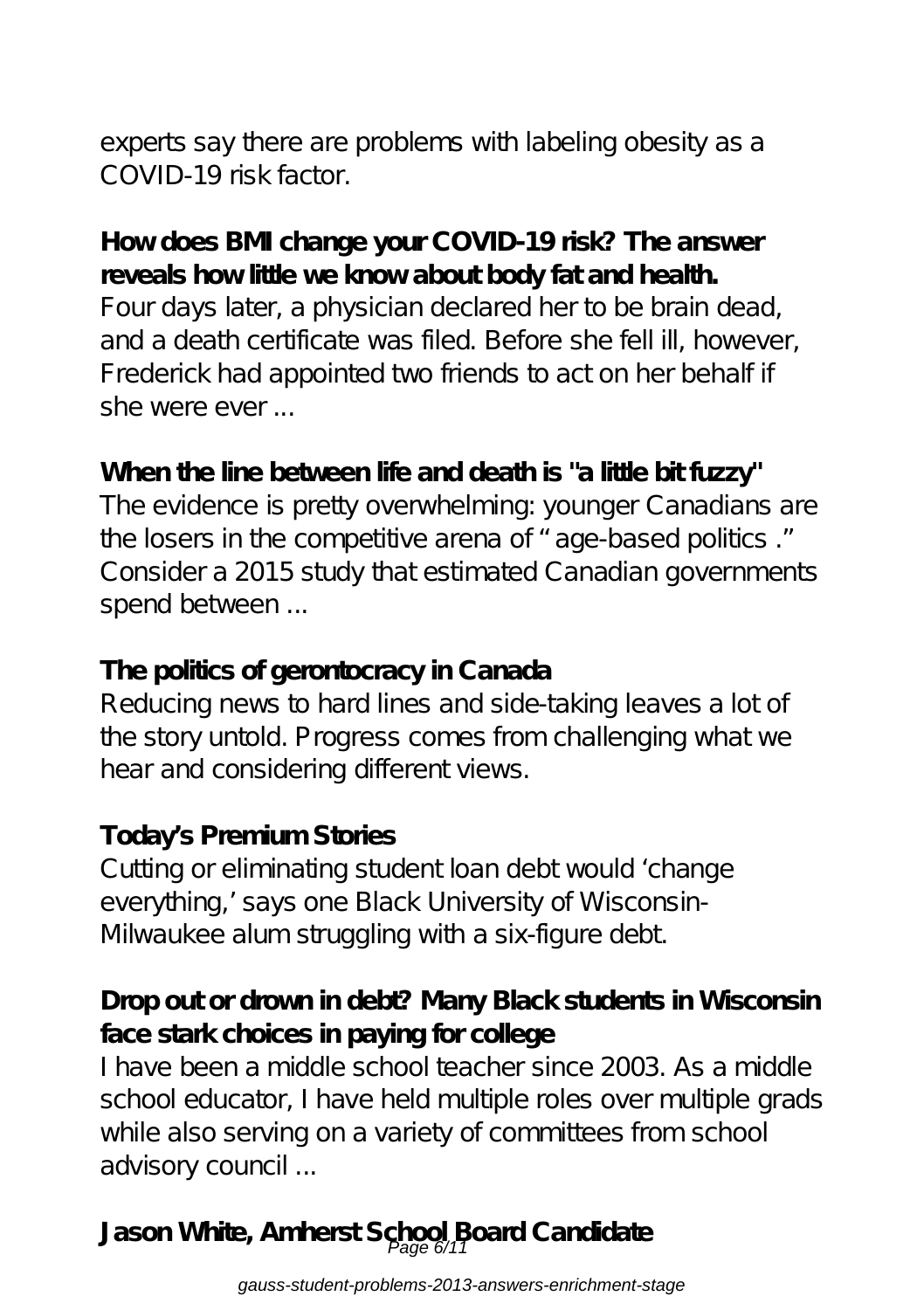Four days later, a physician declared her to be brain dead, and a death certificate was filed. Before she fell ill, however, Frederick had appointed two friends to act on her behalf if she were ever ...

## **The Line Between Life and Death May Depend on Where You Live**

An analysis of 18 million traffic stops in North Carolina between 2002 and 2013 revealed young Black men were pulled over, searched, and arrested far more than any other group.

## **Could a Shift in Philosophy Address Racial Disparities in Traffic Stops?**

As COVID– 19 restrictions are lifted and residents begin to reengage in their communities, a host of social service needs, especially mental health, will stretch municipal services. At this point in ...

### **In a pandemic social workers offer municipalities answers to service needs**

New Hampshire Magazine, in partnership with the New Hampshire Nurses Association, is proud to highlight nurses' important contributions with the annual Excellence in Nursing Awards. This past winter, ...

#### **Excellence in Nursing Awards 2021**

There's a new and impatient tone to the debate over the future of American policing. The Crime Report interviewed academics, police chiefs and activists and found some encouraging signs of agreement, ...

## **Can U.S. Policing Be Saved?**

Many of the Society of the Divine Word clerics credibly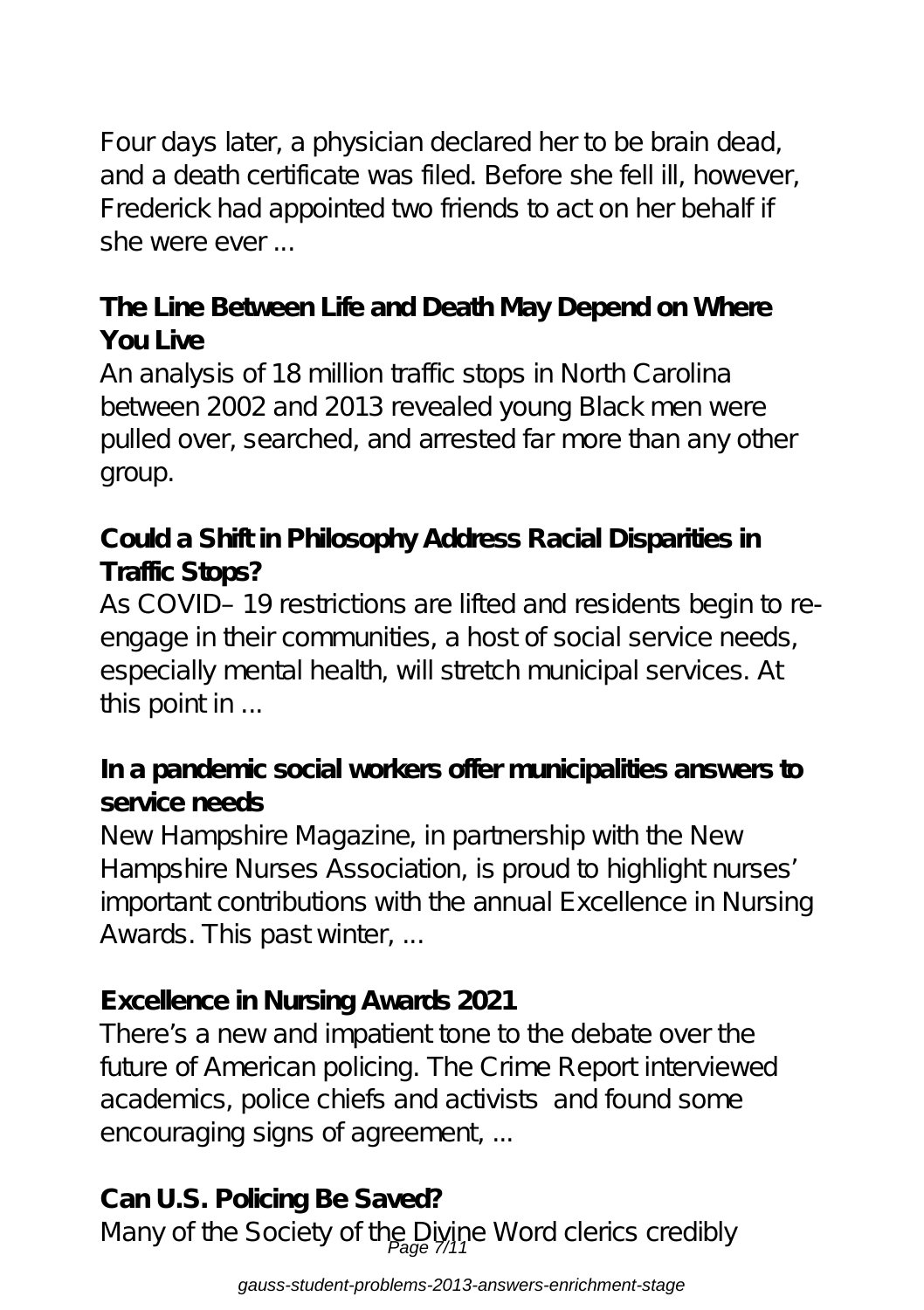accused of molesting kids served as missionaries in the developing world, where experts say the next big priest sex abuse scandal lurks.

#### **Exporting abusive priests: Catholic religious order based near Northbrook reveals abusers**

The problem ... an EU student who started an undergraduate course in England or Wales on or after 1 September 2012 someone who took out an Advanced Learner Loan on or after 1 August 2013 You ...

#### **Are you owed a student loan refund? As overpayments hit £18.4million – how to claim**

GOP blames Kelly for delays getting Kansans the unemployment checks they want to end On Thursday, we learned that state GOP officials want to make some campaign videos starring Kansans who struggled ...

**When the line between life and death is "a little bit fuzzy"**

#### **Math's Hidden Woman**

#### **Could a Shift in Philosophy Address Racial Disparities in Traffic Stops?**

Germain managed to obtain what was intended for Le Blanc, and each week she would submit answers ... Carl Friedrich Gauss. In one letter he even displayed contempt for the problem.

**In a pandemic social workers offer municipalities answers to service needs**

*The Line Between Life and Death May Depend on Where* Page 8/11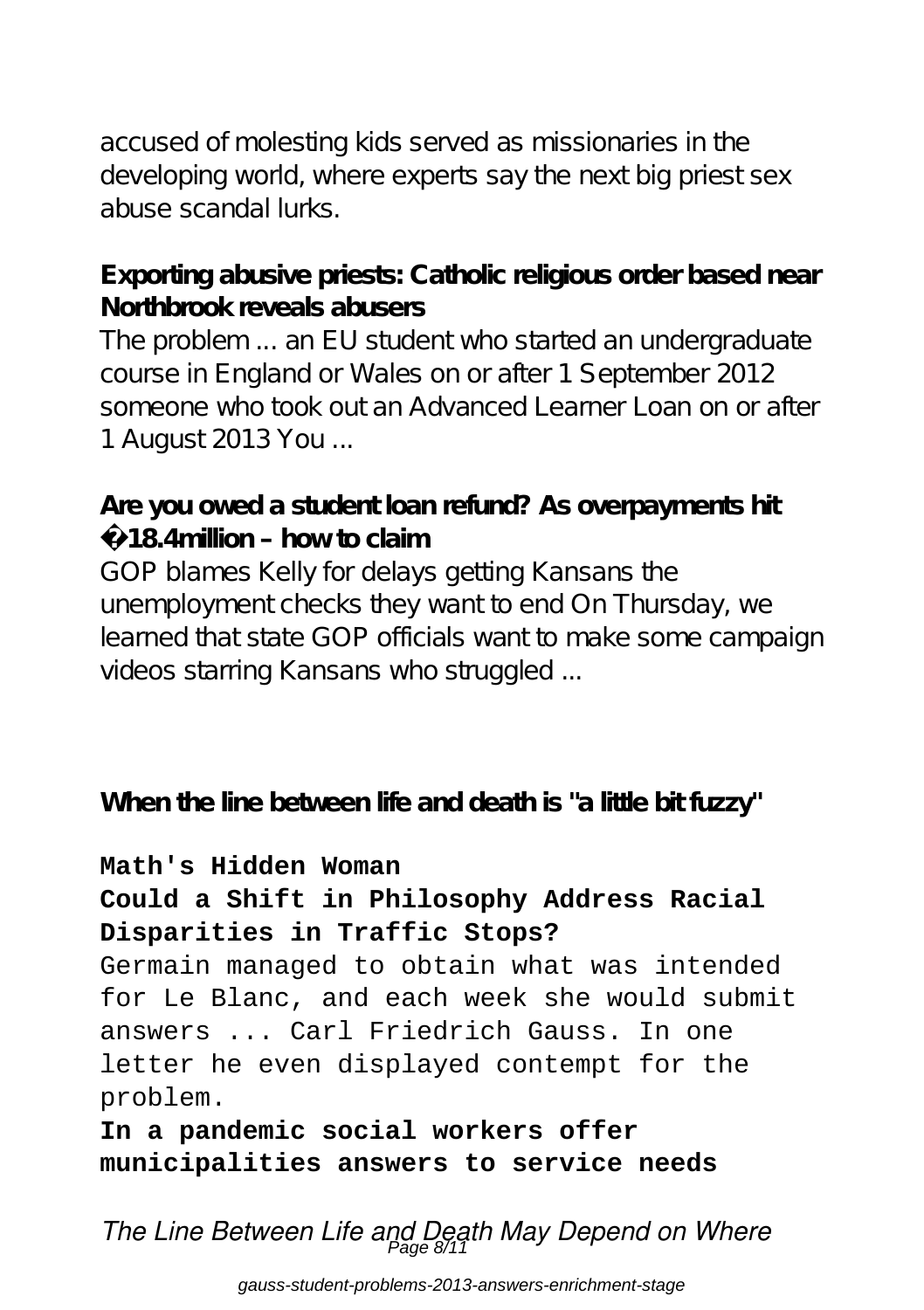*You Live*

*'I want it for me': 1st-generation college student beats COVID barriers to stay in school*

*There's a new and impatient tone to the debate over the future of American policing. The Crime Report interviewed academics, police chiefs and activists and found some encouraging signs of agreement, ...*

*How does BMI change your COVID-19 risk? The answer reveals how little we know about body fat and health.*

## *Today's Premium Stories*

*How we used computer-based exams to solve sexfor-mark problem in Ambrose Alli Varsity –VC, Prof Onimawo*

*New Hampshire Magazine, in partnership with the New Hampshire Nurses Association, is proud to highlight nurses' important contributions with the annual Excellence in Nursing Awards. This past winter, ...*

*Can U.S. Policing Be Saved?*

**Cutting or eliminating student loan debt would 'change everything,' says one Black University of Wisconsin-Milwaukee alum struggling with a six-figure debt. The problem ... an EU student who started an undergraduate course in England or Wales on or after 1 September 2012 someone who took out an Advanced Learner Loan on or after 1 August 2013 You ... A body of literature challenges the notion that being fat is directly correlated with** Page 9/11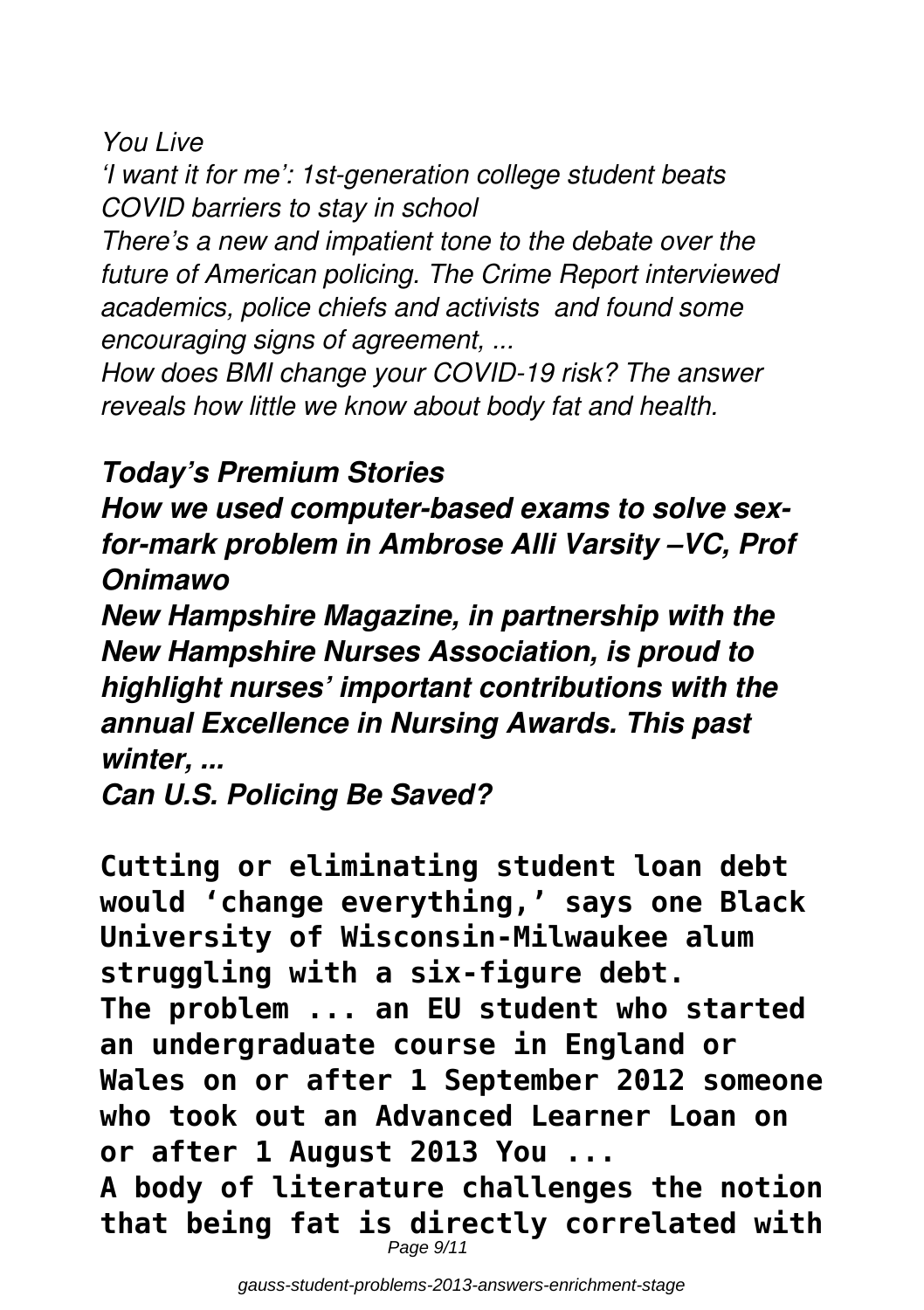**being unhealthy. Weight stigma experts say there are problems with labeling obesity as a COVID-19 risk factor.**

**Many of the Society of the Divine Word clerics credibly accused of molesting kids served as missionaries in the developing world, where experts say the next big priest sex abuse scandal lurks.**

## **Are you owed a student loan refund? As overpayments hit £18.4million – how to claim**

I have been a middle school teacher since 2003. As a middle school educator, I have held multiple roles over multiple grads while also serving on a variety of committees from school advisory council ...

An analysis of 18 million traffic stops in North Carolina between 2002 and 2013 revealed young Black men were pulled over, searched, and arrested far more than any other group.

## **Gauss Student Problems 2013 Answers**

Just before bowing out of office on May 11, the Vice-Chancellor of Ambrose Alli University, Ekpoma, Edo State, Prof. Ignatius Onimawo, spoke to ADEYINKA ADEDIPE about his academic career journey,  $the$ 

Trans bills criticized; deaths prompt vaccination push; virtual school quashes LGBTQ effort; loss prompts mom to help others; meet the 'riot squad' ... As COVID hammers low-income families and

Page 10/11